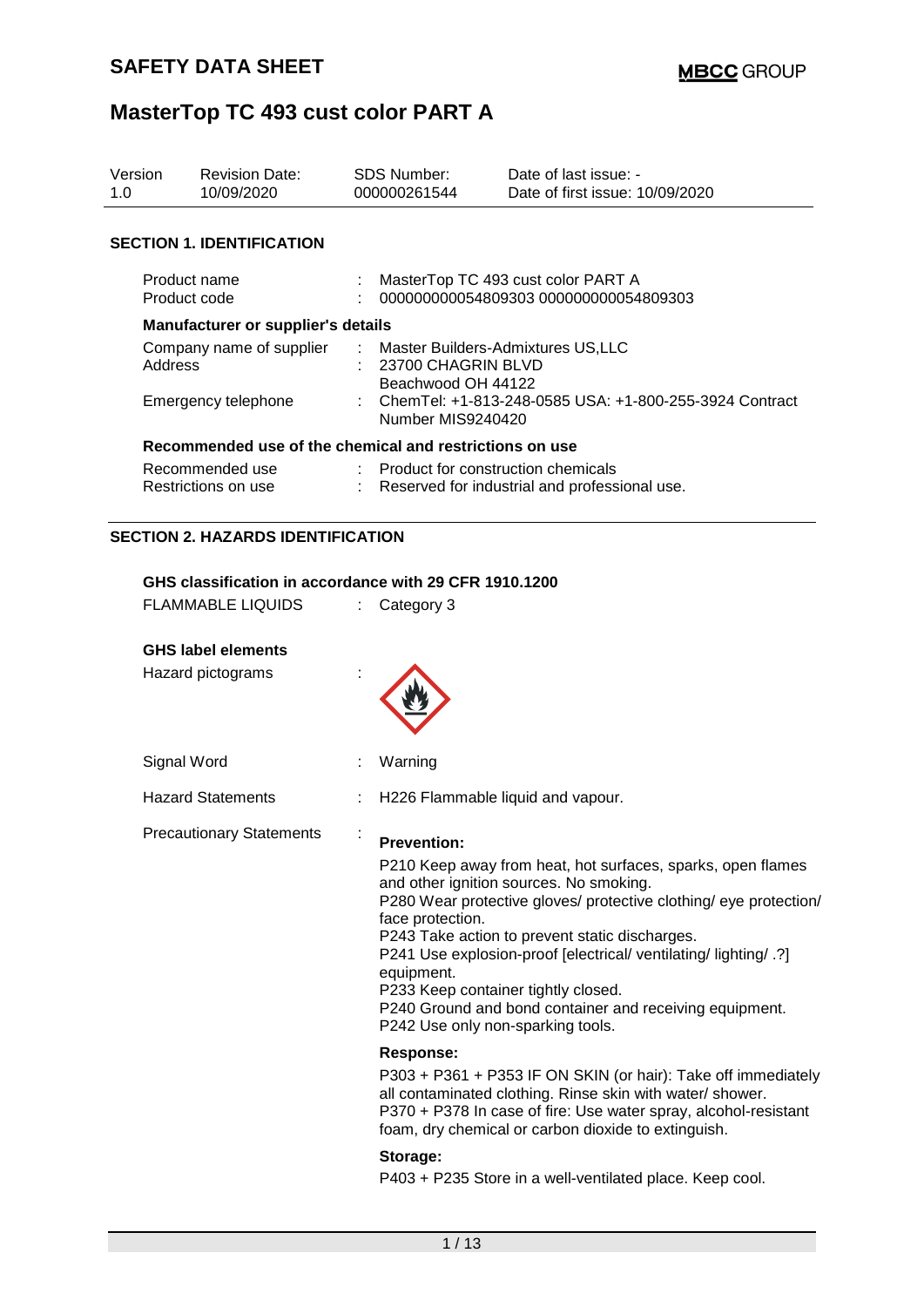| Version<br>1.0 | <b>Revision Date:</b><br>10/09/2020                      |    | <b>SDS Number:</b><br>000000261544                                   | Date of last issue: -<br>Date of first issue: 10/09/2020                                                                                     |
|----------------|----------------------------------------------------------|----|----------------------------------------------------------------------|----------------------------------------------------------------------------------------------------------------------------------------------|
|                |                                                          |    | Disposal:<br>waste collection point.                                 | P501 Dispose of contents/container to appropriate hazardous                                                                                  |
|                | Other hazards<br>No data available.                      |    |                                                                      |                                                                                                                                              |
|                | <b>SECTION 3. COMPOSITION/INFORMATION ON INGREDIENTS</b> |    |                                                                      |                                                                                                                                              |
|                | Chemical nature<br><b>Components</b>                     | ÷. | No data available.                                                   |                                                                                                                                              |
|                | Chemical name                                            |    | CAS-No.                                                              | Concentration (% w/w)                                                                                                                        |
|                | Titanium dioxide                                         |    | 13463-67-7                                                           | $>= 25 - 50$                                                                                                                                 |
|                | n-Butyl acetate                                          |    | 123-86-4                                                             | $>= 7 - 10$                                                                                                                                  |
|                | aluminium hydroxide                                      |    | 21645-51-2                                                           | $>= 0 - 3$                                                                                                                                   |
|                | ethylbenzene                                             |    | $100 - 41 - 4$                                                       | $>= 0 - 0.2$                                                                                                                                 |
|                | <b>SECTION 4. FIRST AID MEASURES</b><br>General advice   |    | Move out of dangerous area.<br>ance.                                 | Show this material safety data sheet to the doctor in attend-<br>Do not leave the victim unattended.                                         |
| If inhaled     |                                                          |    | advice.                                                              | If unconscious, place in recovery position and seek medical<br>If symptoms persist, call a physician.                                        |
|                | In case of skin contact                                  |    | If on skin, rinse well with water.<br>If on clothes, remove clothes. |                                                                                                                                              |
|                | In case of eye contact                                   |    | Remove contact lenses.<br>Protect unharmed eye.                      | Flush eyes with water as a precaution.<br>Keep eye wide open while rinsing.<br>If eye irritation persists, consult a specialist.             |
|                | If swallowed                                             |    | Keep respiratory tract clear.                                        | Do not give milk or alcoholic beverages.<br>Never give anything by mouth to an unconscious person.<br>If symptoms persist, call a physician. |
|                | Most important symptoms<br>and effects, both acute and   |    | None known.                                                          |                                                                                                                                              |

| delayed            |                        |
|--------------------|------------------------|
| Notes to physician | Treat symptomatically. |

## **SECTION 5. FIRE-FIGHTING MEASURES**

| Suitable extinguishing media      | Water spray                                                        |
|-----------------------------------|--------------------------------------------------------------------|
|                                   | Foam                                                               |
|                                   | Dry powder                                                         |
|                                   | Carbon dioxide (CO2)                                               |
| Unsuitable extinguishing<br>media | : High volume water jet                                            |
| Specific hazards during fire      | : Do not allow run-off from fire fighting to enter drains or water |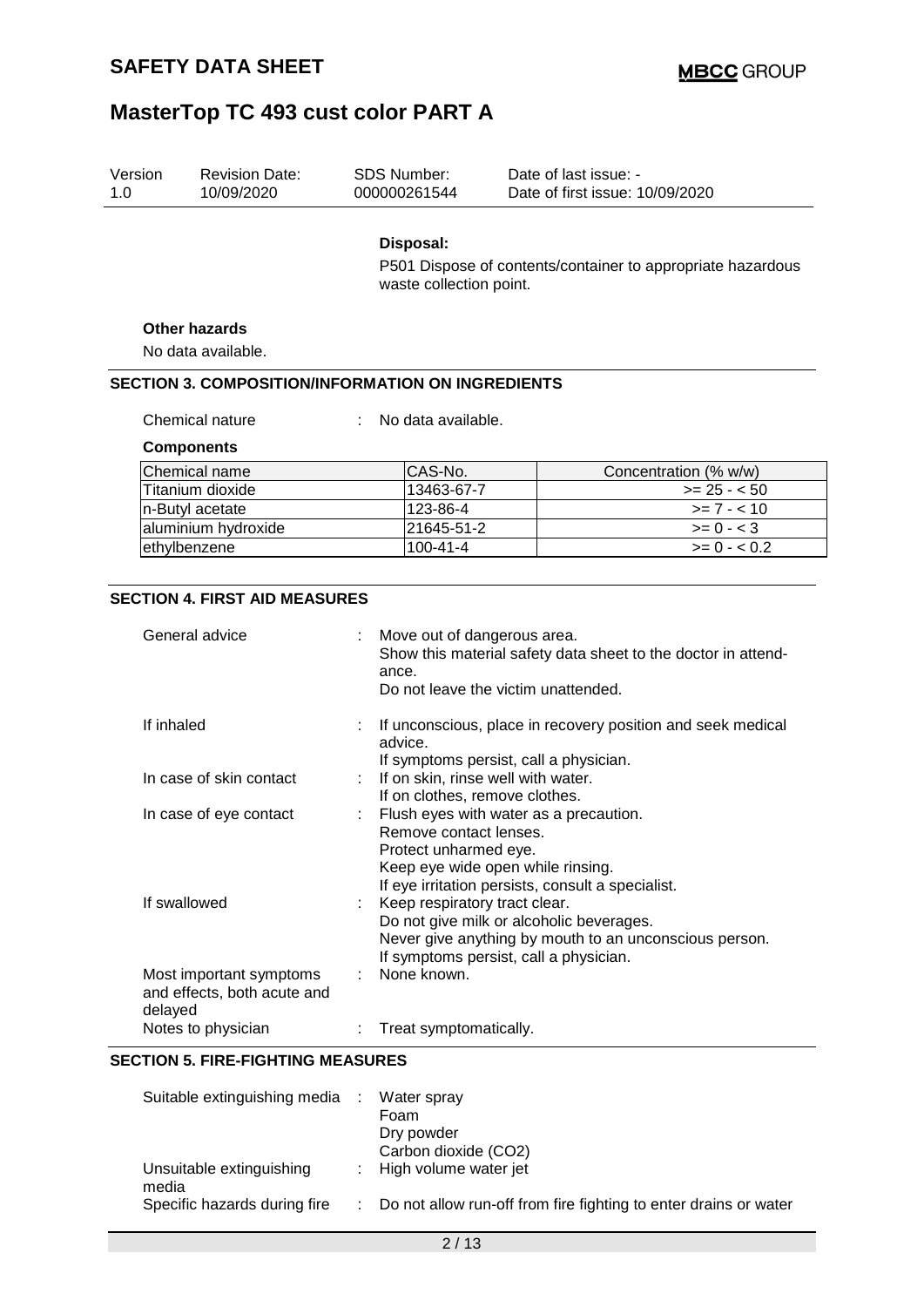| Version<br>1.0 | <b>Revision Date:</b><br>10/09/2020                                             |      | <b>SDS Number:</b><br>000000261544                                               | Date of last issue: -<br>Date of first issue: 10/09/2020                                                                                                                                                                                                                                                                                                                            |
|----------------|---------------------------------------------------------------------------------|------|----------------------------------------------------------------------------------|-------------------------------------------------------------------------------------------------------------------------------------------------------------------------------------------------------------------------------------------------------------------------------------------------------------------------------------------------------------------------------------|
| fighting       |                                                                                 |      | courses.                                                                         |                                                                                                                                                                                                                                                                                                                                                                                     |
|                | Further information<br>Special protective equipment<br>for fire-fighters        | - 11 | must not be discharged into drains.<br>rately in closed containments.<br>essary. | Collect contaminated fire extinguishing water separately. This<br>Fire residues and contaminated fire extinguishing water must<br>be disposed of in accordance with local regulations.<br>For safety reasons in case of fire, cans should be stored sepa-<br>Use a water spray to cool fully closed containers.<br>Wear self-contained breathing apparatus for firefighting if nec- |
|                | <b>SECTION 6. ACCIDENTAL RELEASE MEASURES</b>                                   |      |                                                                                  |                                                                                                                                                                                                                                                                                                                                                                                     |
|                | Personal precautions, protec- :<br>tive equipment and emer-<br>gency procedures |      | Remove all sources of ignition.<br>Evacuate personnel to safe areas.             | Beware of vapors accumulating to form explosive concentra-<br>tions. Vapors can accumulate in low areas.                                                                                                                                                                                                                                                                            |
|                | Environmental precautions                                                       |      | respective authorities.                                                          | Prevent product from entering drains.<br>Prevent further leakage or spillage if safe to do so.<br>If the product contaminates rivers and lakes or drains inform                                                                                                                                                                                                                     |
|                | Methods and materials for<br>containment and cleaning up                        |      |                                                                                  | Contain spillage, and then collect with non-combustible ab-<br>sorbent material, (e.g. sand, earth, diatomaceous earth, ver-<br>miculite) and place in container for disposal according to local<br>/ national regulations (see section 13).                                                                                                                                        |
|                | <b>SECTION 7. HANDLING AND STORAGE</b>                                          |      |                                                                                  |                                                                                                                                                                                                                                                                                                                                                                                     |
|                | Advice on protection against<br>fire and explosion                              |      | Product is not explosive.                                                        |                                                                                                                                                                                                                                                                                                                                                                                     |
|                |                                                                                 |      | ignition.                                                                        | Do not spray on a naked flame or any incandescent material.<br>Take necessary action to avoid static electricity discharge<br>(which might cause ignition of organic vapors).<br>Keep away from open flames, hot surfaces and sources of                                                                                                                                            |
|                | Advice on safe handling                                                         |      | Avoid formation of aerosol.<br>plication area.<br>regulations.                   | For personal protection see section 8.<br>Smoking, eating and drinking should be prohibited in the ap-<br>Take precautionary measures against static discharges.<br>Provide sufficient air exchange and/or exhaust in work rooms.<br>Open drum carefully as content may be under pressure.<br>Dispose of rinse water in accordance with local and national                          |
|                | Conditions for safe storage                                                     |      | no smoking<br>place.<br>kept upright to prevent leakage.                         | Keep container tightly closed in a dry and well-ventilated<br>Containers which are opened must be carefully resealed and                                                                                                                                                                                                                                                            |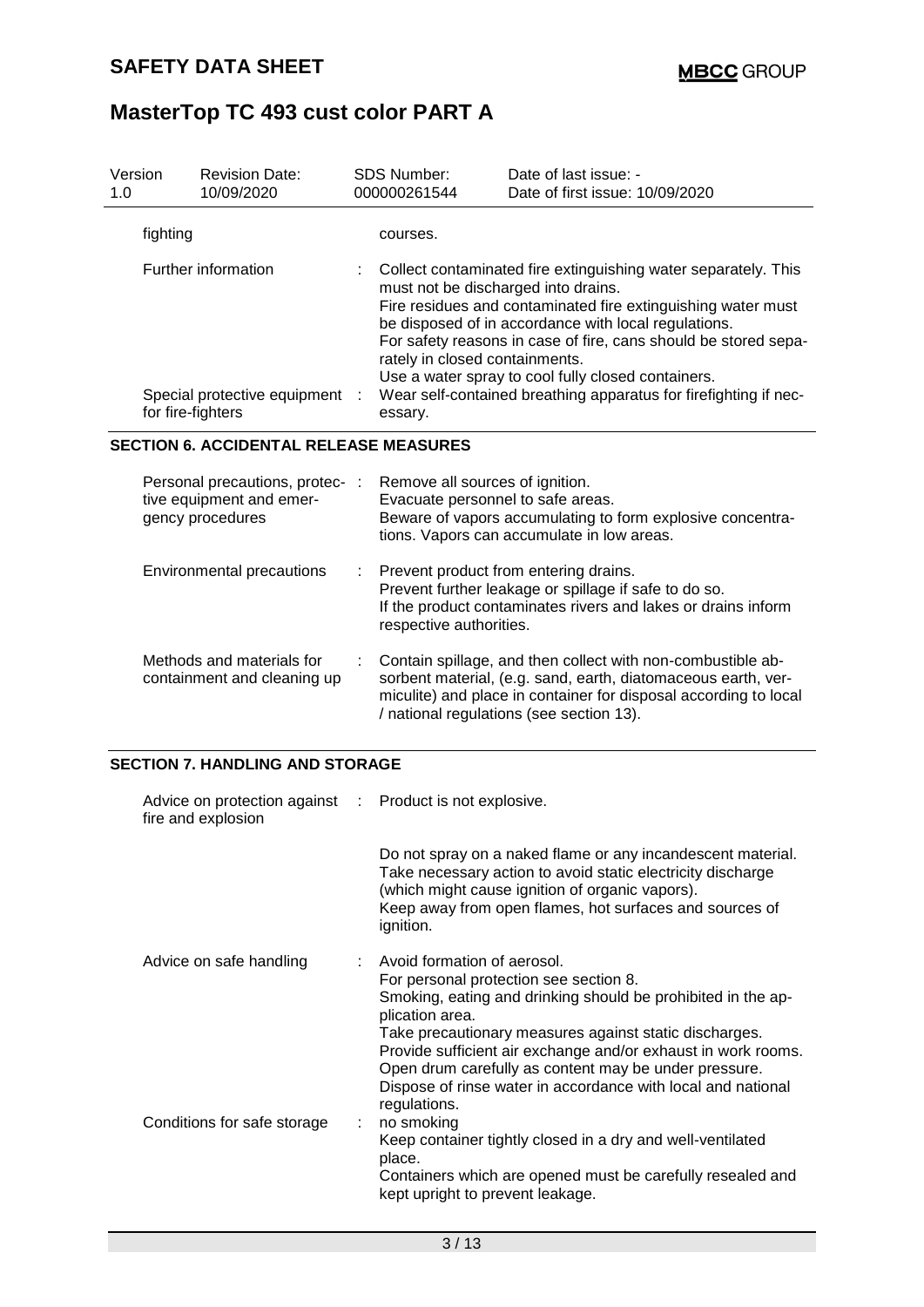| Version<br>1.0 | <b>Revision Date:</b><br>10/09/2020            |    | SDS Number:<br>000000261544                                                                        | Date of last issue: -<br>Date of first issue: 10/09/2020                                                                                                                                  |
|----------------|------------------------------------------------|----|----------------------------------------------------------------------------------------------------|-------------------------------------------------------------------------------------------------------------------------------------------------------------------------------------------|
|                | Further information on stor-<br>age conditions | ÷. | Observe label precautions.<br>the technological safety standards.<br>Protect from direct sunlight. | Electrical installations / working materials must comply with<br>Keep only in the original container in a cool, dry, well-<br>ventilated place away from ignition sources, heat or flame. |
|                | Materials to avoid                             |    | Observe VCI storage rules.                                                                         |                                                                                                                                                                                           |
|                | Further information on stor-<br>age stability  |    | : No data available                                                                                |                                                                                                                                                                                           |

### **SECTION 8. EXPOSURE CONTROLS/PERSONAL PROTECTION**

| Components       | CAS-No.    | Value type<br>(Form of<br>exposure) | Control parame-<br>ters / Permissible<br>concentration | <b>Basis</b>                              |
|------------------|------------|-------------------------------------|--------------------------------------------------------|-------------------------------------------|
| n-Butyl acetate  | 123-86-4   | <b>STEL value</b>                   | 150 ppm                                                | <b>ACGIHTLV</b>                           |
|                  |            | <b>TWA value</b>                    | 50 ppm                                                 | <b>ACGIHTLV</b>                           |
|                  |            | <b>REL</b> value                    | 150 ppm                                                | <b>NIOSH</b>                              |
|                  |            |                                     | 710 mg/m3                                              |                                           |
|                  |            | <b>STEL value</b>                   | 200 ppm<br>950 mg/m3                                   | <b>NIOSH</b>                              |
|                  |            | PEL                                 | 150 ppm<br>710 mg/m3                                   | <b>29 CFR</b><br>1910.1000<br>(Table Z-1) |
|                  |            | <b>STEL value</b>                   | 200 ppm<br>950 mg/m3                                   | 29 CFR<br>1910.1000<br>(Table Z-1-A)      |
|                  |            | <b>TWA value</b>                    | 150 ppm<br>710 mg/m3                                   | 29 CFR<br>1910.1000<br>(Table Z-1-A)      |
|                  |            | <b>TWA</b>                          | 150 ppm<br>710 mg/m3                                   | <b>NIOSH REL</b>                          |
|                  |            | $\overline{\text{ST}}$              | 200 ppm<br>950 mg/m3                                   | <b>NIOSH REL</b>                          |
|                  |            | <b>TWA</b>                          | 150 ppm<br>710 mg/m3                                   | OSHA Z-1                                  |
|                  |            | <b>TWA</b>                          | 150 ppm<br>710 mg/m3                                   | OSHA P0                                   |
|                  |            | <b>STEL</b>                         | 200 ppm<br>950 mg/m3                                   | OSHA P0                                   |
|                  |            | <b>TWA</b>                          | 50 ppm                                                 | <b>ACGIH</b>                              |
|                  |            | <b>STEL</b>                         | 150 ppm                                                | <b>ACGIH</b>                              |
| Titanium dioxide | 13463-67-7 | <b>TWA value</b>                    | 10 mg/m3                                               | <b>ACGIHTLV</b>                           |
|                  |            | PEL (Total                          | $15$ mg/m $3$                                          | <b>29 CFR</b>                             |
|                  |            | dust)                               |                                                        | 1910.1000                                 |
|                  |            |                                     |                                                        | (Table Z-1)                               |
|                  |            | <b>TWA value</b>                    | 10 mg/m3                                               | <b>29 CFR</b>                             |
|                  |            | (Total dust)                        |                                                        | 1910.1000                                 |
|                  |            |                                     |                                                        | $(Table Z-1-A)$                           |
|                  |            | TWA (total                          | $15 \text{ mg/m}$                                      | OSHA Z-1                                  |

### **Ingredients with workplace control parameters**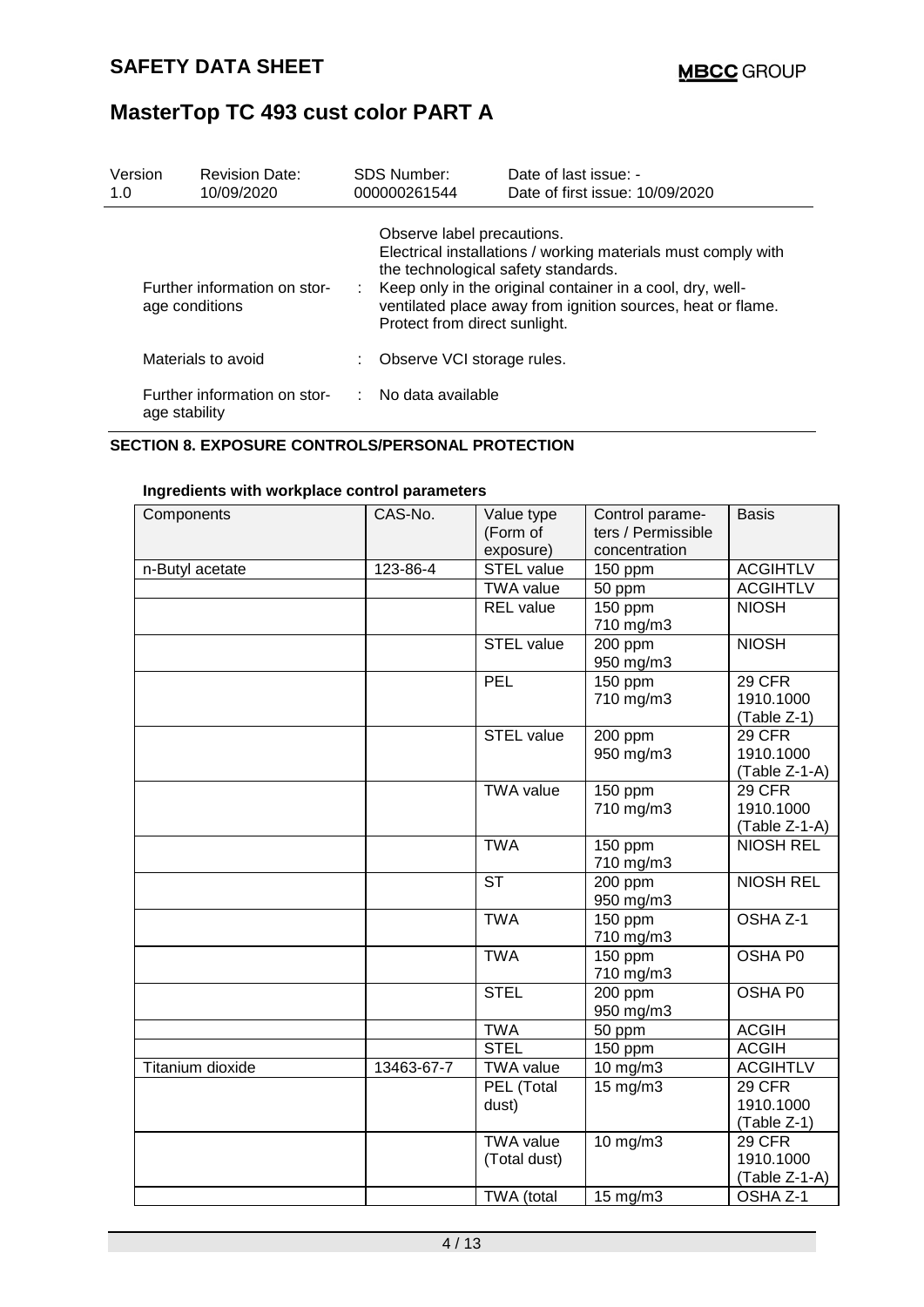| Version<br>1.0 | <b>Revision Date:</b><br>10/09/2020                                        | <b>SDS Number:</b><br>000000261544                                                                                                                                           | Date of last issue: -                                                                                                                           | Date of first issue: 10/09/2020                                                                                                                                                                                             |                                                            |  |
|----------------|----------------------------------------------------------------------------|------------------------------------------------------------------------------------------------------------------------------------------------------------------------------|-------------------------------------------------------------------------------------------------------------------------------------------------|-----------------------------------------------------------------------------------------------------------------------------------------------------------------------------------------------------------------------------|------------------------------------------------------------|--|
|                | aluminium hydroxide                                                        | 21645-51-2                                                                                                                                                                   | dust)<br><b>TWA (Total</b><br>dust)<br><b>TWA</b><br><b>TWA value</b><br>(Respirable<br>fraction)<br>TWA (Res-<br>pirable par-<br>ticulate mat- | 10 mg/m3<br>10 mg/m3<br>(Titanium dioxide)<br>1 $mg/m3$<br>1 $mg/m3$<br>(Aluminum)                                                                                                                                          | OSHA P0<br><b>ACGIH</b><br><b>ACGIHTLV</b><br><b>ACGIH</b> |  |
|                |                                                                            |                                                                                                                                                                              | ter)                                                                                                                                            |                                                                                                                                                                                                                             |                                                            |  |
|                | <b>Engineering measures</b>                                                |                                                                                                                                                                              | No applicable information available.                                                                                                            |                                                                                                                                                                                                                             |                                                            |  |
|                | Personal protective equipment<br>Respiratory protection<br>Hand protection |                                                                                                                                                                              |                                                                                                                                                 | Wear respiratory protection if ventilation is inadequate.                                                                                                                                                                   |                                                            |  |
|                | Remarks                                                                    |                                                                                                                                                                              | with the producers of the protective gloves.                                                                                                    | The suitability for a specific workplace should be discussed                                                                                                                                                                |                                                            |  |
|                | Eye protection                                                             |                                                                                                                                                                              | Eye wash bottle with pure water                                                                                                                 |                                                                                                                                                                                                                             |                                                            |  |
|                | Skin and body protection                                                   | Tightly fitting safety goggles<br>Impervious clothing<br>Choose body protection according to the amount and con-<br>centration of the dangerous substance at the work place. |                                                                                                                                                 |                                                                                                                                                                                                                             |                                                            |  |
|                | Protective measures                                                        | and safety practice.                                                                                                                                                         | Do not inhale gases/vapours/aerosols.                                                                                                           | Avoid contact with the skin, eyes and clothing.<br>Avoid exposure - obtain special instructions before use.<br>Handle in accordance with good building materials hygiene<br>Wearing of closed work clothing is recommended. |                                                            |  |
|                | Hygiene measures                                                           |                                                                                                                                                                              |                                                                                                                                                 | Wash hands before breaks and at the end of workday.                                                                                                                                                                         |                                                            |  |
|                | <b>SECTION 9. PHYSICAL AND CHEMICAL PROPERTIES</b>                         |                                                                                                                                                                              |                                                                                                                                                 |                                                                                                                                                                                                                             |                                                            |  |
|                | Appearance                                                                 | liquid                                                                                                                                                                       |                                                                                                                                                 |                                                                                                                                                                                                                             |                                                            |  |
| Color          |                                                                            | various colours                                                                                                                                                              |                                                                                                                                                 |                                                                                                                                                                                                                             |                                                            |  |
| Odor           |                                                                            | strong, ester-like                                                                                                                                                           |                                                                                                                                                 |                                                                                                                                                                                                                             |                                                            |  |
|                | <b>Odor Threshold</b>                                                      | No data available                                                                                                                                                            |                                                                                                                                                 |                                                                                                                                                                                                                             |                                                            |  |
| pH             |                                                                            | not applicable insoluble                                                                                                                                                     |                                                                                                                                                 |                                                                                                                                                                                                                             |                                                            |  |
|                | Melting point                                                              |                                                                                                                                                                              | No applicable information available.                                                                                                            |                                                                                                                                                                                                                             |                                                            |  |
|                | Boiling point                                                              | 280 °F / 138 °C                                                                                                                                                              |                                                                                                                                                 |                                                                                                                                                                                                                             |                                                            |  |
|                |                                                                            | 280.4 °F / 138.0 °C                                                                                                                                                          |                                                                                                                                                 |                                                                                                                                                                                                                             |                                                            |  |

Flash point : 100 °F / 38 °C

Method: Flash Point by Tag Closed Tester.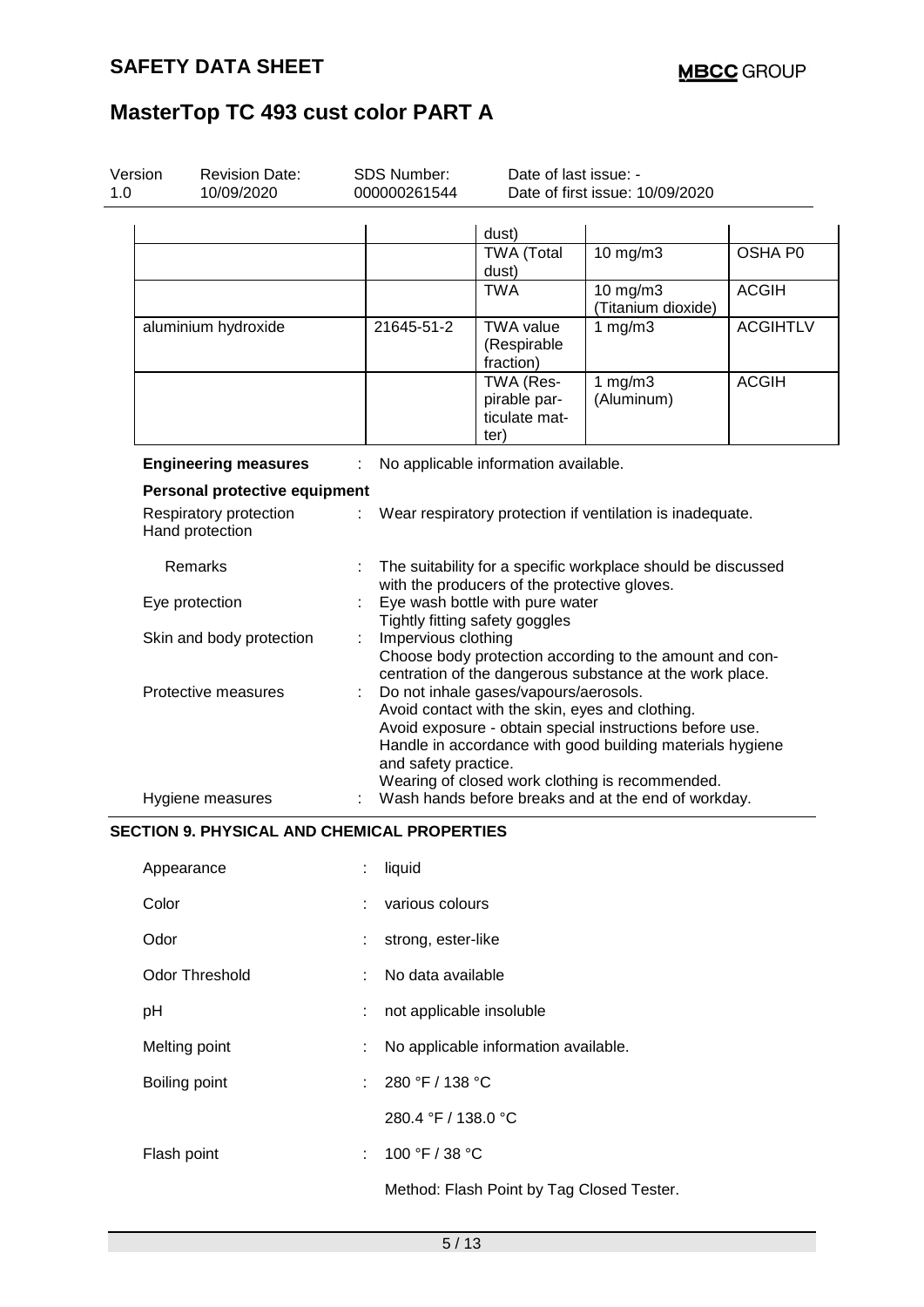| Version<br>1.0 | <b>Revision Date:</b><br>10/09/2020                 |    | <b>SDS Number:</b><br>000000261544 | Date of last issue: -<br>Date of first issue: 10/09/2020                                                             |
|----------------|-----------------------------------------------------|----|------------------------------------|----------------------------------------------------------------------------------------------------------------------|
|                | Evaporation rate                                    | ÷  |                                    | No applicable information available.                                                                                 |
|                | Flammability (solid, gas)                           |    | not determined                     |                                                                                                                      |
|                | Upper explosion limit / Upper<br>flammability limit | ÷  | 13.1 %(V)                          | The product has not been tested. The statement has been<br>derived from the properties of the individual components. |
|                | Lower explosion limit / Lower<br>flammability limit | ÷  | 1 %(V)                             | The product has not been tested. The statement has been<br>derived from the properties of the individual components. |
|                | Vapor pressure                                      | ÷. | 3.5 hPa (77 °F / 25 °C)            | The product has not been tested. The statement has been<br>derived from the properties of the individual components. |
|                | Relative vapor density                              |    | Heavier than air.                  |                                                                                                                      |
|                | Relative density                                    |    |                                    | No applicable information available.                                                                                 |
|                | Density                                             |    | 11 lb/USg (68 °F / 20 °C)          |                                                                                                                      |
|                | <b>Bulk density</b>                                 |    | not applicable                     |                                                                                                                      |
|                | Solubility(ies)<br>Water solubility                 |    | insoluble                          |                                                                                                                      |
|                | Solubility in other solvents                        | ÷  |                                    | No applicable information available.                                                                                 |
|                | Partition coefficient: n-<br>octanol/water          |    | No data available.                 |                                                                                                                      |
|                | Autoignition temperature                            |    | 991 °F / 533 °C                    | The product has not been tested. The statement has been<br>derived from the properties of the individual components. |
|                |                                                     |    | 992 °F / 533 °C                    | The product has not been tested. The statement has been<br>derived from the properties of the individual components. |
|                | Decomposition temperature                           |    | scribed/indicated.                 | No decomposition if stored and handled as pre-                                                                       |
|                | Viscosity<br>Viscosity, dynamic                     |    |                                    | No applicable information available.                                                                                 |
|                | Viscosity, kinematic                                |    |                                    | No applicable information available.                                                                                 |
|                | <b>Explosive properties</b>                         |    | Not explosive<br>Not explosive     |                                                                                                                      |
|                | Oxidizing properties                                |    | as oxidizing.                      | Based on its structural properties the product is not classified                                                     |
|                | Sublimation point                                   |    |                                    | No applicable information available.                                                                                 |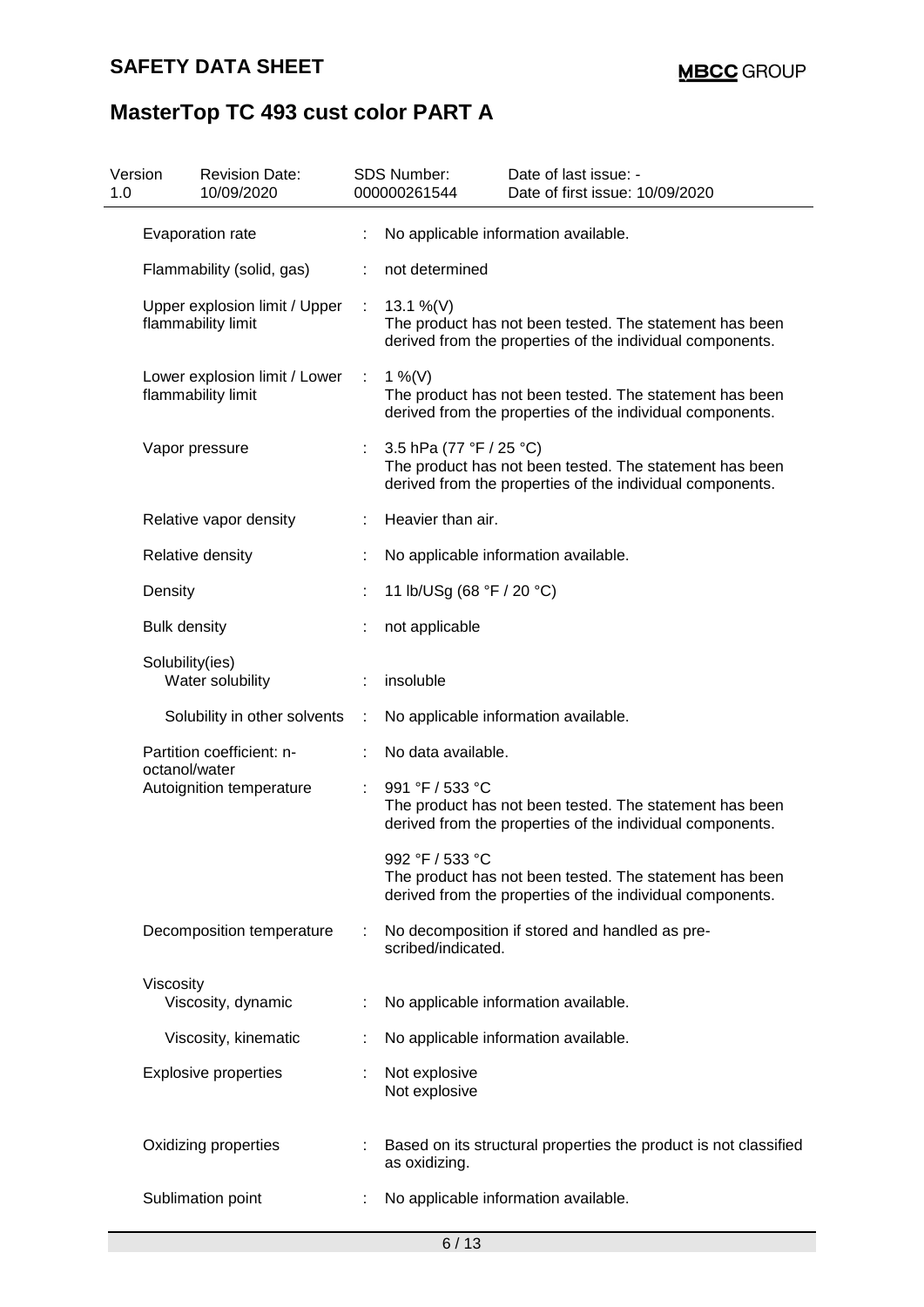| Version<br>1.0 | <b>Revision Date:</b><br>10/09/2020                                         |     | <b>SDS Number:</b><br>000000261544                                                | Date of last issue: -<br>Date of first issue: 10/09/2020                                                                                                                                                         |
|----------------|-----------------------------------------------------------------------------|-----|-----------------------------------------------------------------------------------|------------------------------------------------------------------------------------------------------------------------------------------------------------------------------------------------------------------|
|                | Molecular weight                                                            |     | $\therefore$ No data available                                                    |                                                                                                                                                                                                                  |
|                | <b>SECTION 10. STABILITY AND REACTIVITY</b>                                 |     |                                                                                   |                                                                                                                                                                                                                  |
|                | Reactivity<br>Chemical stability<br>Possibility of hazardous reac-<br>tions | -11 |                                                                                   | No decomposition if stored and applied as directed.<br>No decomposition if stored and applied as directed.<br>No decomposition if stored and applied as directed.<br>Vapors may form explosive mixture with air. |
|                | Conditions to avoid                                                         |     | Heat, flames and sparks.                                                          | Avoid all sources of ignition: heat, sparks, open flame.                                                                                                                                                         |
|                | Incompatible materials<br>Hazardous decomposition                           |     | Strong acids<br>Strong bases<br>Strong oxidizing agents<br>Strong reducing agents | No hazardous decomposition products if stored and handled                                                                                                                                                        |
|                | products                                                                    |     | as prescribed/indicated.                                                          |                                                                                                                                                                                                                  |
|                | <b>SECTION 11. TOXICOLOGICAL INFORMATION</b>                                |     |                                                                                   |                                                                                                                                                                                                                  |

### **Acute toxicity**

Not classified based on available information.

#### **Product:**

| Acute oral toxicity       | : Remarks: No applicable information available.        |
|---------------------------|--------------------------------------------------------|
|                           | $ATE: > 5,000 \text{ mg/kg}$                           |
| Acute inhalation toxicity | : Remarks: No applicable information available.        |
|                           | $ATE: > 20.0000$ mg/l<br>Remarks: Determined for vapor |
|                           | $ATE: > 5.0000$ mg/l<br>Remarks: Determined for mist   |
| Acute dermal toxicity     | Remarks: No applicable information available.          |
|                           | $ATE: > 5,000$ mg/kg                                   |

#### **Skin corrosion/irritation**

Not classified based on available information.

#### **Serious eye damage/eye irritation**

Not classified based on available information.

#### **Respiratory or skin sensitization**

### **Skin sensitization**

Not classified based on available information.

#### **Respiratory sensitization**

Not classified based on available information.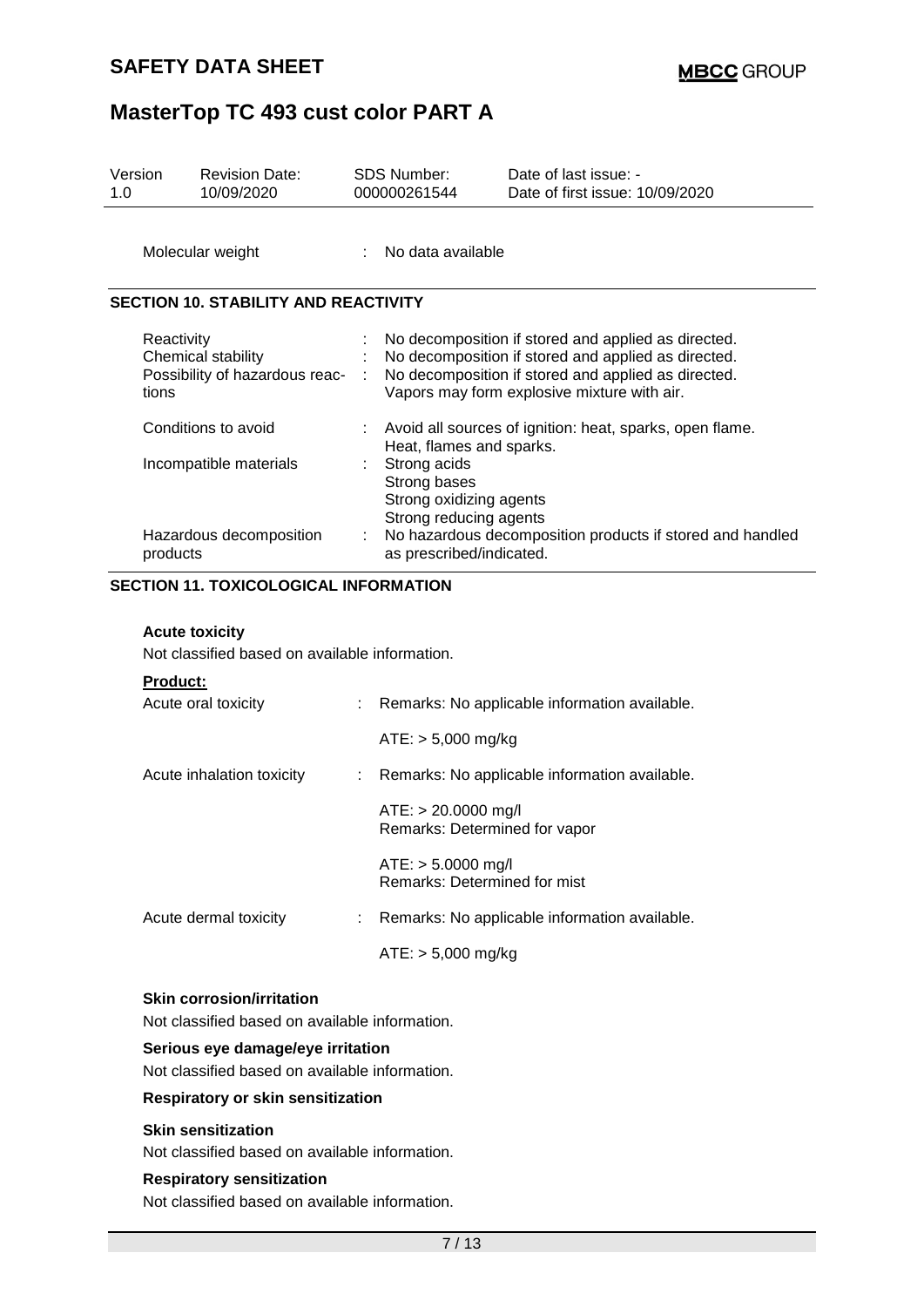|                 | <b>Revision Date:</b><br>10/09/2020                                             |    | <b>SDS Number:</b><br>000000261544                       | Date of last issue: -<br>Date of first issue: 10/09/2020      |
|-----------------|---------------------------------------------------------------------------------|----|----------------------------------------------------------|---------------------------------------------------------------|
|                 | <b>Germ cell mutagenicity</b>                                                   |    |                                                          |                                                               |
|                 | Not classified based on available information.                                  |    |                                                          |                                                               |
|                 | Carcinogenicity                                                                 |    |                                                          |                                                               |
|                 | Not classified based on available information.                                  |    |                                                          |                                                               |
|                 | <b>Reproductive toxicity</b><br>Not classified based on available information.  |    |                                                          |                                                               |
|                 | <b>STOT-single exposure</b><br>Not classified based on available information.   |    |                                                          |                                                               |
|                 | <b>STOT-repeated exposure</b><br>Not classified based on available information. |    |                                                          |                                                               |
|                 | <b>Aspiration toxicity</b>                                                      |    |                                                          |                                                               |
|                 | Not classified based on available information.                                  |    |                                                          |                                                               |
| <b>Product:</b> |                                                                                 |    |                                                          |                                                               |
|                 | No aspiration hazard expected.                                                  |    |                                                          |                                                               |
|                 | <b>Further information</b>                                                      |    |                                                          |                                                               |
| Product:        |                                                                                 |    |                                                          |                                                               |
| Remarks         |                                                                                 |    |                                                          | Solvents may degrease the skin.                               |
|                 | <b>Ecotoxicity</b><br>No data available                                         |    |                                                          |                                                               |
|                 | <b>Persistence and degradability</b>                                            |    |                                                          |                                                               |
|                 | No data available                                                               |    |                                                          |                                                               |
|                 | <b>Bioaccumulative potential</b>                                                |    |                                                          |                                                               |
|                 | Components:                                                                     |    |                                                          |                                                               |
|                 | Titanium dioxide:<br>Partition coefficient: n-<br>octanol/water                 |    | : Remarks: not applicable                                |                                                               |
|                 |                                                                                 |    |                                                          |                                                               |
|                 | n-Butyl acetate:<br>Partition coefficient: n-<br>octanol/water                  | ÷. | Pow: 200 (77 °F / 25 °C)<br>log Pow: 2.3 (77 °F / 25 °C) |                                                               |
|                 |                                                                                 |    | pH: 7<br>GLP: yes                                        | Method: Partition coefficient (n-octanol/water), HPLC method. |
|                 | aluminium hydroxide:                                                            |    |                                                          |                                                               |
|                 | Partition coefficient: n-<br>octanol/water                                      | ÷. | substance is inorganic.                                  | Remarks: The value has not been determined because the        |
|                 | ethylbenzene:                                                                   |    |                                                          |                                                               |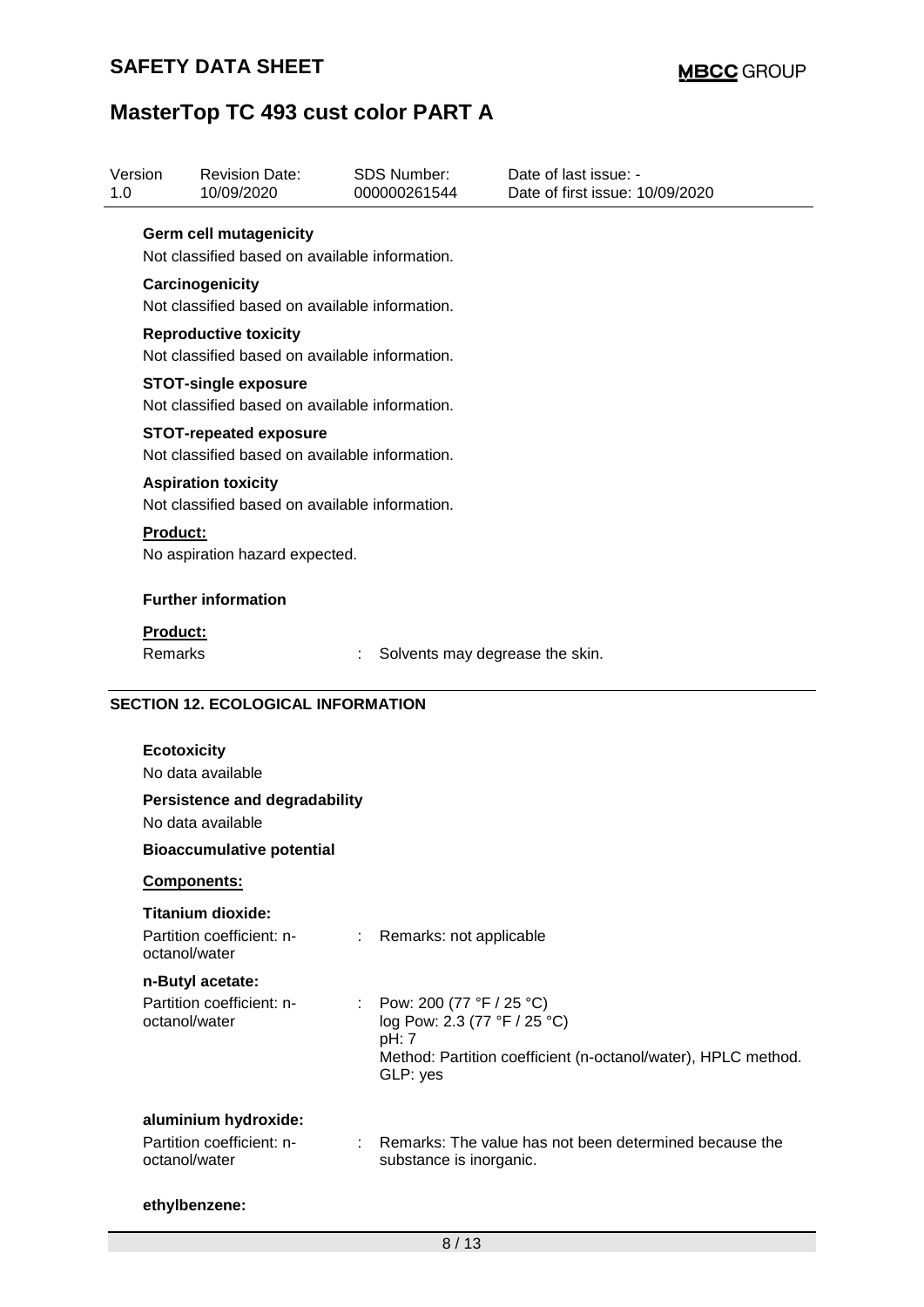| Version<br>1.0                                            | <b>Revision Date:</b><br>10/09/2020                                   |    | <b>SDS Number:</b><br>000000261544                                                                                 | Date of last issue: -<br>Date of first issue: 10/09/2020                                                                                                                                     |  |
|-----------------------------------------------------------|-----------------------------------------------------------------------|----|--------------------------------------------------------------------------------------------------------------------|----------------------------------------------------------------------------------------------------------------------------------------------------------------------------------------------|--|
|                                                           | Partition coefficient: n-<br>octanol/water                            |    | Pow: 4,170 (68 °F / 20 °C)<br>log Pow: 3.6 (68 °F / 20 °C)<br>pH: 7.8<br>Method: Partition coefficient<br>GLP: yes |                                                                                                                                                                                              |  |
|                                                           | <b>Mobility in soil</b><br>No data available<br>Other adverse effects |    |                                                                                                                    |                                                                                                                                                                                              |  |
| <b>Product:</b><br>Additional ecological infor-<br>mation |                                                                       | ÷. | harmful to aquatic organisms.<br>components.                                                                       | There is a high probability that the product is not acutely<br>The product has not been tested. The statements on ecotoxi-<br>cology have been derived from the properties of the individual |  |

## **SECTION 13. DISPOSAL CONSIDERATIONS**

| <b>Disposal methods</b> |                                                                                                                                       |
|-------------------------|---------------------------------------------------------------------------------------------------------------------------------------|
| Waste from residues     | : Do not contaminate ponds, waterways or ditches with chemi-<br>cal or used container.                                                |
|                         | Dispose of in accordance with national, state and local regula-<br>tions.<br>Do not discharge into drains/surface waters/groundwater. |
| Contaminated packaging  | : Contaminated packaging should be emptied as far as possible<br>and disposed of in the same manner as the sub-<br>stance/product.    |

### **SECTION 14. TRANSPORT INFORMATION**

### **International Regulations**

| <b>UNRTDG</b>                                 |                                                    |
|-----------------------------------------------|----------------------------------------------------|
| UN number                                     | UN 1993                                            |
| Proper shipping name                          | FLAMMABLE LIQUID, N.O.S.<br>(METHOXYPROPYLACETATE) |
| Class                                         | 3                                                  |
| Packing group                                 | Ш                                                  |
| Labels                                        | 3                                                  |
| <b>IATA-DGR</b>                               |                                                    |
| UN/ID No.                                     | UN 1993                                            |
| Proper shipping name                          | FLAMMABLE LIQUID, N.O.S.<br>(METHOXYPROPYLACETATE) |
| Class                                         | 3                                                  |
| Packing group                                 | Ш                                                  |
| Labels                                        | Flammable Liquids                                  |
| Packing instruction (cargo<br>aircraft)       | 366                                                |
| Packing instruction (passen-<br>ger aircraft) | 355                                                |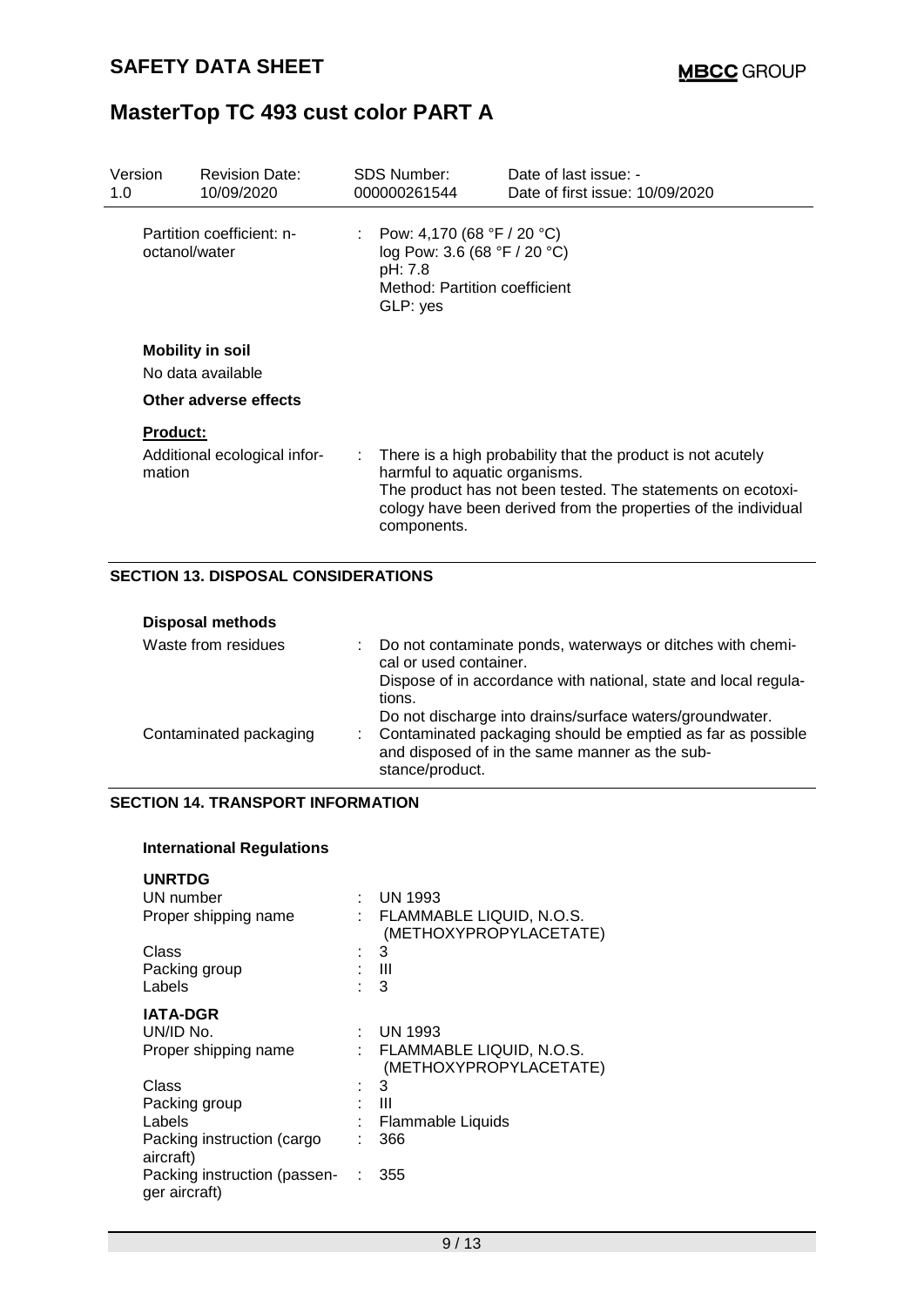| Version<br>1.0                          | <b>Revision Date:</b><br>10/09/2020                                                                    | <b>SDS Number:</b><br>000000261544                                                                                         | Date of last issue: -<br>Date of first issue: 10/09/2020                                                                                                                                                                                                                                                |
|-----------------------------------------|--------------------------------------------------------------------------------------------------------|----------------------------------------------------------------------------------------------------------------------------|---------------------------------------------------------------------------------------------------------------------------------------------------------------------------------------------------------------------------------------------------------------------------------------------------------|
| <b>Class</b><br>Labels                  | <b>IMDG-Code</b><br>UN number<br>Proper shipping name<br>Packing group<br>EmS Code<br>Marine pollutant | <b>UN 1993</b><br>: FLAMMABLE LIQUID, N.O.S.<br>(METHOXYPROPYLACETATE)<br>3<br>$\mathbf{III}$<br>3<br>$F-E$ , S-E<br>no    |                                                                                                                                                                                                                                                                                                         |
|                                         | Not applicable for product as supplied.                                                                |                                                                                                                            | Transport in bulk according to Annex II of MARPOL 73/78 and the IBC Code                                                                                                                                                                                                                                |
|                                         | <b>Domestic regulation</b>                                                                             |                                                                                                                            |                                                                                                                                                                                                                                                                                                         |
| <b>49 CFR</b><br><b>Class</b><br>Labels | UN/ID/NA number<br>Proper shipping name<br>Packing group<br><b>ERG Code</b>                            | : UN 1993<br>: FLAMMABLE LIQUID, N.O.S.<br>(METHOXYPROPYLACETATE)<br>3<br>$\mathbf{III}$<br><b>FLAMMABLE LIQUID</b><br>128 |                                                                                                                                                                                                                                                                                                         |
|                                         | Marine pollutant                                                                                       | no                                                                                                                         |                                                                                                                                                                                                                                                                                                         |
|                                         | <b>Special precautions for user</b><br>iations in regional or country regulations.                     |                                                                                                                            | The transport classification(s) provided herein are for informational purposes only, and solely<br>based upon the properties of the unpackaged material as it is described within this Safety Data<br>Sheet. Transportation classifications may vary by mode of transportation, package sizes, and var- |
|                                         | <b>SECTION 15. REGULATORY INFORMATION</b>                                                              |                                                                                                                            |                                                                                                                                                                                                                                                                                                         |
|                                         | <b>SARA 313</b>                                                                                        | ethylbenzene                                                                                                               | The following components are subject to reporting levels es-<br>tablished by SARA Title III, Section 313:<br>$100 - 41 - 4$                                                                                                                                                                             |
|                                         |                                                                                                        |                                                                                                                            |                                                                                                                                                                                                                                                                                                         |
|                                         | <b>US State Regulations</b>                                                                            |                                                                                                                            |                                                                                                                                                                                                                                                                                                         |
|                                         | Pennsylvania Right To Know                                                                             |                                                                                                                            |                                                                                                                                                                                                                                                                                                         |
|                                         | n-Butyl acetate<br>Silicon dioxide<br>Titanium dioxide                                                 |                                                                                                                            | 123-86-4<br>7631-86-9<br>13463-67-7                                                                                                                                                                                                                                                                     |
|                                         | <b>New Jersey Right To Know</b>                                                                        |                                                                                                                            |                                                                                                                                                                                                                                                                                                         |
|                                         | Titanium dioxide<br>ethylbenzene<br>2-butoxyethanol<br>n-Butyl acetate                                 |                                                                                                                            | 13463-67-7<br>$100 - 41 - 4$<br>111-76-2<br>123-86-4                                                                                                                                                                                                                                                    |
|                                         | California Prop. 65                                                                                    |                                                                                                                            |                                                                                                                                                                                                                                                                                                         |
|                                         |                                                                                                        |                                                                                                                            |                                                                                                                                                                                                                                                                                                         |
|                                         |                                                                                                        |                                                                                                                            |                                                                                                                                                                                                                                                                                                         |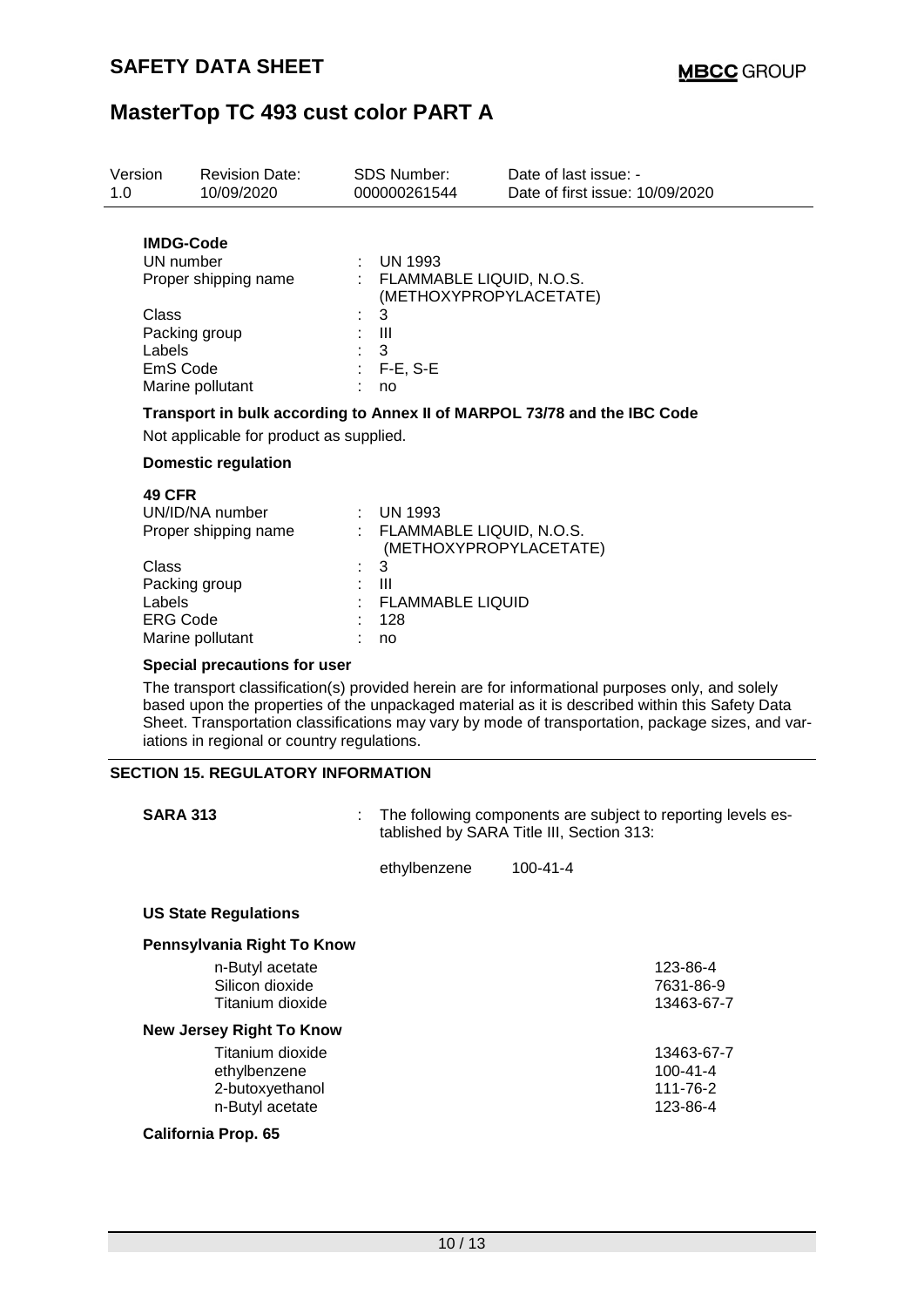| Version | <b>Revision Date:</b> | SDS Number:  | Date of last issue: -           |
|---------|-----------------------|--------------|---------------------------------|
| 1.0     | 10/09/2020            | 000000261544 | Date of first issue: 10/09/2020 |

WARNING: This product can expose you to chemicals including benzene, which is/are known to the State of California to cause cancer and birth defects or other reproductive harm. For more information go to www.P65Warnings.ca.gov.

#### **The ingredients of this product are reported in the following inventories:**

TSCA : On the inventory, or in compliance with the inventory

#### **SECTION 16. OTHER INFORMATION**



### **Full text of other abbreviations**

| 1-A)                                                    | 29 CFR 1910.1000 (Table Z- : OSHA - Table Z-1-A (29 CFR 1910.1000)                                                       |
|---------------------------------------------------------|--------------------------------------------------------------------------------------------------------------------------|
|                                                         | 29 CFR 1910.1000 (Table Z-: OSHA - Table Z-1 (Limits for Air Contaminants) 29 CFR                                        |
| 1)                                                      | 1910.1000                                                                                                                |
| <b>ACGIH</b>                                            | : USA. ACGIH Threshold Limit Values (TLV)                                                                                |
| <b>ACGIHTLV</b>                                         | : American Conference of Governmental Industrial Hygienists -                                                            |
| <b>NIOSH</b>                                            |                                                                                                                          |
| <b>NIOSH REL</b>                                        | threshold limit values (US)<br>: NIOSH Pocket Guide to Chemical Hazards (US)<br>: USA. NIOSH Recommended Exposure Limits |
| OSHA P0                                                 | : USA. OSHA - TABLE Z-1 Limits for Air Contaminants -                                                                    |
|                                                         | 1910.1000                                                                                                                |
| OSHA Z-1                                                | : USA. Occupational Exposure Limits (OSHA) - Table Z-1 Lim-                                                              |
|                                                         | its for Air Contaminants                                                                                                 |
|                                                         | 29 CFR 1910.1000 (Table Z- : Short Term Exposure Limit (STEL):                                                           |
| 1-A) / STEL value                                       |                                                                                                                          |
|                                                         | 29 CFR 1910.1000 (Table Z- : Time Weighted Average (TWA):                                                                |
| 1-A) / TWA value                                        |                                                                                                                          |
| 29 CFR 1910.1000 (Table Z- : Permissible exposure limit |                                                                                                                          |
| $1)$ / PEL                                              |                                                                                                                          |
| ACGIH / TWA                                             | $\therefore$ 8-hour, time-weighted average                                                                               |
| ACGIH / STEL                                            | : Short-term exposure limit                                                                                              |
|                                                         |                                                                                                                          |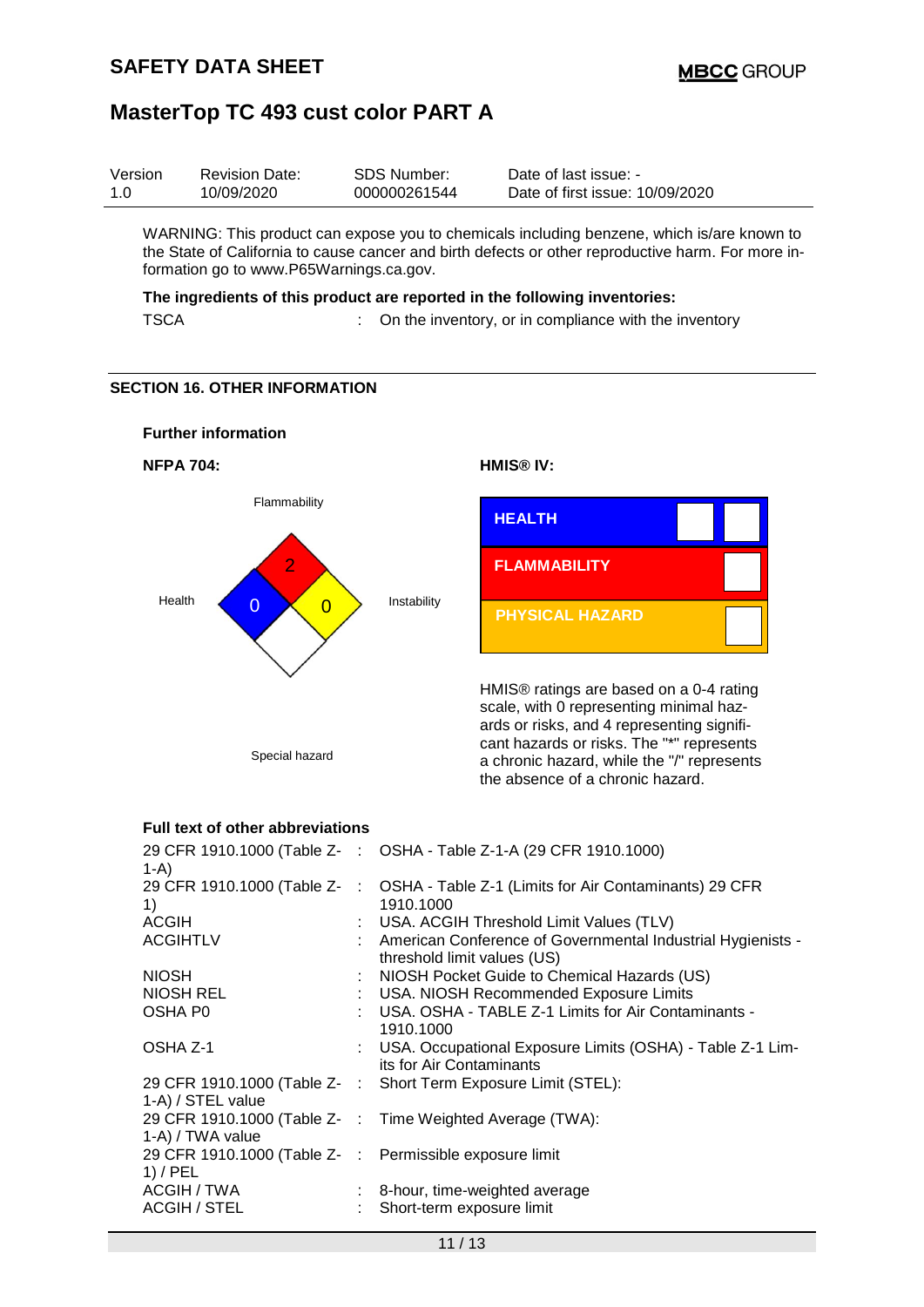| Version<br>1.0     | <b>Revision Date:</b><br>10/09/2020                  |    | <b>SDS Number:</b><br>000000261544                                                             | Date of last issue: -<br>Date of first issue: 10/09/2020 |  |  |  |
|--------------------|------------------------------------------------------|----|------------------------------------------------------------------------------------------------|----------------------------------------------------------|--|--|--|
|                    | <b>ACGIHTLV / STEL value</b><br>ACGIHTLV / TWA value | ÷. | Short Term Exposure Limit (STEL):<br>Time Weighted Average (TWA):                              |                                                          |  |  |  |
|                    | NIOSH / REL value                                    |    | Recommended exposure limit (REL):                                                              |                                                          |  |  |  |
| NIOSH / STEL value |                                                      |    | Short Term Exposure Limit (STEL):                                                              |                                                          |  |  |  |
| NIOSH REL / TWA    |                                                      |    | : Time-weighted average concentration for up to a 10-hour<br>workday during a 40-hour workweek |                                                          |  |  |  |
| NIOSH REL / ST     |                                                      |    | : STEL - 15-minute TWA exposure that should not be exceeded<br>at any time during a workday    |                                                          |  |  |  |
|                    | OSHA P0 / TWA                                        |    | 8-hour time weighted average                                                                   |                                                          |  |  |  |
|                    | OSHA P0 / STEL                                       |    | Short-term exposure limit                                                                      |                                                          |  |  |  |
|                    | OSHA Z-1 / TWA                                       |    | 8-hour time weighted average                                                                   |                                                          |  |  |  |

AICS - Australian Inventory of Chemical Substances; ASTM - American Society for the Testing of Materials; bw - Body weight; CERCLA - Comprehensive Environmental Response, Compensation, and Liability Act; CMR - Carcinogen, Mutagen or Reproductive Toxicant; DIN - Standard of the German Institute for Standardisation; DOT - Department of Transportation; DSL - Domestic Substances List (Canada); ECx - Concentration associated with x% response; EHS - Extremely Hazardous Substance; ELx - Loading rate associated with x% response; EmS - Emergency Schedule; ENCS - Existing and New Chemical Substances (Japan); ErCx - Concentration associated with x% growth rate response; ERG - Emergency Response Guide; GHS - Globally Harmonized System; GLP - Good Laboratory Practice; HMIS - Hazardous Materials Identification System; IARC - International Agency for Research on Cancer; IATA - International Air Transport Association; IBC - International Code for the Construction and Equipment of Ships carrying Dangerous Chemicals in Bulk; IC50 - Half maximal inhibitory concentration; ICAO - International Civil Aviation Organization; IECSC - Inventory of Existing Chemical Substances in China; IMDG - International Maritime Dangerous Goods; IMO - International Maritime Organization; ISHL - Industrial Safety and Health Law (Japan); ISO - International Organisation for Standardization; KECI - Korea Existing Chemicals Inventory; LC50 - Lethal Concentration to 50 % of a test population; LD50 - Lethal Dose to 50% of a test population (Median Lethal Dose); MARPOL - International Convention for the Prevention of Pollution from Ships; MSHA - Mine Safety and Health Administration; n.o.s. - Not Otherwise Specified; NFPA - National Fire Protection Association; NO(A)EC - No Observed (Adverse) Effect Concentration; NO(A)EL - No Observed (Adverse) Effect Level; NOELR - No Observable Effect Loading Rate; NTP - National Toxicology Program; NZIoC - New Zealand Inventory of Chemicals; OECD - Organization for Economic Co-operation and Development; OPPTS - Office of Chemical Safety and Pollution Prevention; PBT - Persistent, Bioaccumulative and Toxic substance; PICCS - Philippines Inventory of Chemicals and Chemical Substances; (Q)SAR - (Quantitative) Structure Activity Relationship; RCRA - Resource Conservation and Recovery Act; REACH - Regulation (EC) No 1907/2006 of the European Parliament and of the Council concerning the Registration, Evaluation, Authorisation and Restriction of Chemicals; RQ - Reportable Quantity; SADT - Self-Accelerating Decomposition Temperature; SARA - Superfund Amendments and Reauthorization Act; SDS - Safety Data Sheet; TCSI - Taiwan Chemical Substance Inventory; TSCA - Toxic Substances Control Act (United States); UN - United Nations; UNRTDG - United Nations Recommendations on the Transport of Dangerous Goods; vPvB - Very Persistent and Very Bioaccumulative

Revision Date : 10/09/2020

We support worldwide Responsible Care® initiatives. We value the health and safety of our employees, customers, suppliers and neighbors, and the protection of the environment. Our commitment to Responsible Care is integral to conducting our business and operating our facilities in a safe and environmentally responsible fashion, supporting our customers and suppliers in ensuring the safe and environmentally sound handling of our products, and minimizing the impact of